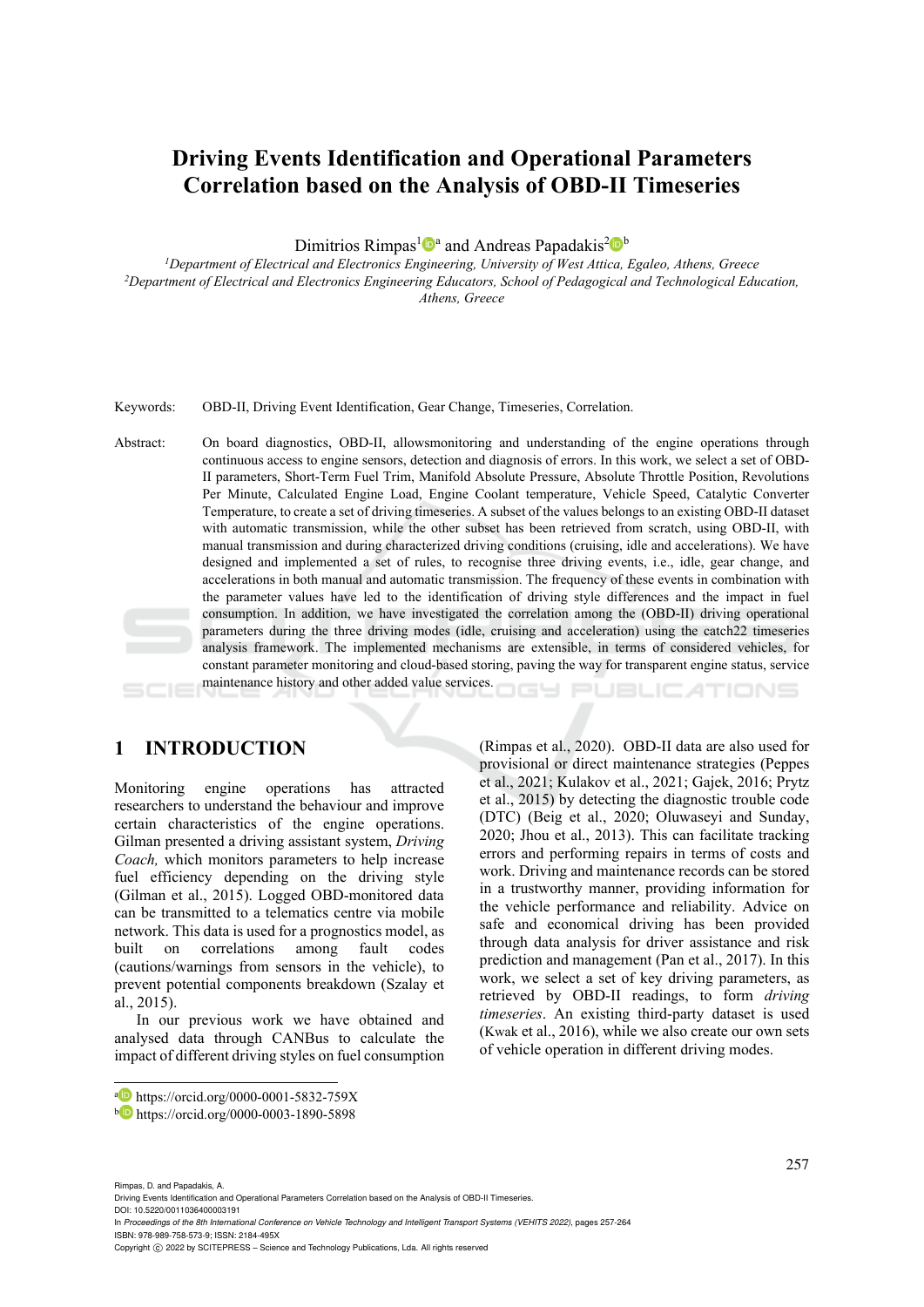The main objectives are two-fold:

- a) To design and validate rules for the identification of three driving fundamental conditions (idle, gear change in manual and automatic transmission, acceleration).
- b) To identify and quantify, based on analysis tools, the existence or lack of relationships (correlation) among driving parameters (such as engine load, RPM, and STFT).

The main paper contribution includes the eventidentification rules and their evaluation, in automatic and manual transmission modes. These rules can support labelling / characterization of existing timeseries. The identified events can support the identification of differences in driving styles in an explainable and quantitative manner. This acts complementarily with AI-based works which pursue driving style identification but perform that in an opaque manner (in terms of the timeseries analysis and the interim results). Another contribution of the paper is the identification of the correlation of the operational parameters during different driving modes, using an open, well-known analysis framework (Ezzini et al., 2018). This is complemented by the explanation of the correlations identified from the perspectives of fuel efficiency, and engine preservation.

The structure of the paper is as follows: Section 2 discusses the methodology, describing the operational parameters to be monitored, the eventrecognition rules, and the correlation analysis framework. Section 3 describes the identification of driving events per driver, and the association with the driving style. It identifies correlations among the operational parameters under different driving modes. Section 4 discusses the results achieved, the conclusions and the planning for future work.

# **2 METHODOLOGY**

### **2.1 Datasets and Equipment**

We have initially considered the dataset consisting of OBD-II readings from 10 drivers, performing a specified route, starting from Korea university to Seoul world cup stadium and vice versa. Each driver has completed about 46 km of both residential and high road mostly with light traffic. The vehicle employed has been KIA Soul (1600T) with automatic transmission (the dataset is referred as '*KIA dataset*'). The total duration has been 23 hours resulting in over 90,000 values. The OBD-II scanner CarbigsP has

been used with Android software. We have observed that the driving pattern of drivers  $#1, #3, #4, #7$ , and #10 has more frequent events of interest and less idling segments. For each of them a set of 500 values has been used per trip including all interesting states.

As the dataset lacks labelling in terms of driving mode (for example cruising, idle, acceleration), we have created our own dataset consisting of these modes. For each of these modes we have investigated the correlation among operational parameters. The new (*own*) dataset has been captured on a Toyota iQ 1000cc (1KR-FE engine) model with a manual gearbox. The dataset has been based on a single trip and a single driver. The test has been performed so that the driving conditions and the temperature  $(25^{\circ})$ Celsius) are similar to those of existing dataset. The distance covered, has been a 5-kilometer residential roadway with mixed traffic. ELM327 scanner with ScanMaster 2.1 software has been utilized, connected through cable to a laptop with quad-core CPU, 8GB RAM and 256GB of SSD drive. Sampling has been performed with fixed time intervals of 0.8sec.

## **2.2 Selection of Engine Operation Parameters**

The selection of engine parameters has been based on their importance in the engine operations and their *fundamental* nature. They refer to a physical measure, while other parameters are dependent upon them. They are also *common,* and they can be retrieved using typical OBD-II scanners. The first objective has been whether the selected parameter set, and relevant processing can lead to a) the characterization of driving style, and b) the understanding of the vehicle status for preventive maintenance and error diagnostics. These parameters include the following, and they are summarized in Table 1along with the min and max values.

- 1. The *Short-Term Fuel Trim (STFT)* as the fuel adjustment by the ECU to handle engine load.
- 2. The *Manifold Absolute Pressure (MAP)*, revealing the pressure of the air intake.
- 3. The *Absolute Throttle Position (ATP),* as the percentage of the acceleration pedal pressed by the driver
- 4. The engine speed as *Revolutions Per Minute (RPM)*, indicating the motor stress.
- 5. The *Calculated Engine Load (CEL)*.
- 6. The *Engine Coolant Temperature (ECT)* in the engine block.
- 7. The *Vehicle Speed*, in Km per hour.
- 8. The *Fuel Consumption* and the *Instant Fuel Consumption* as a common value.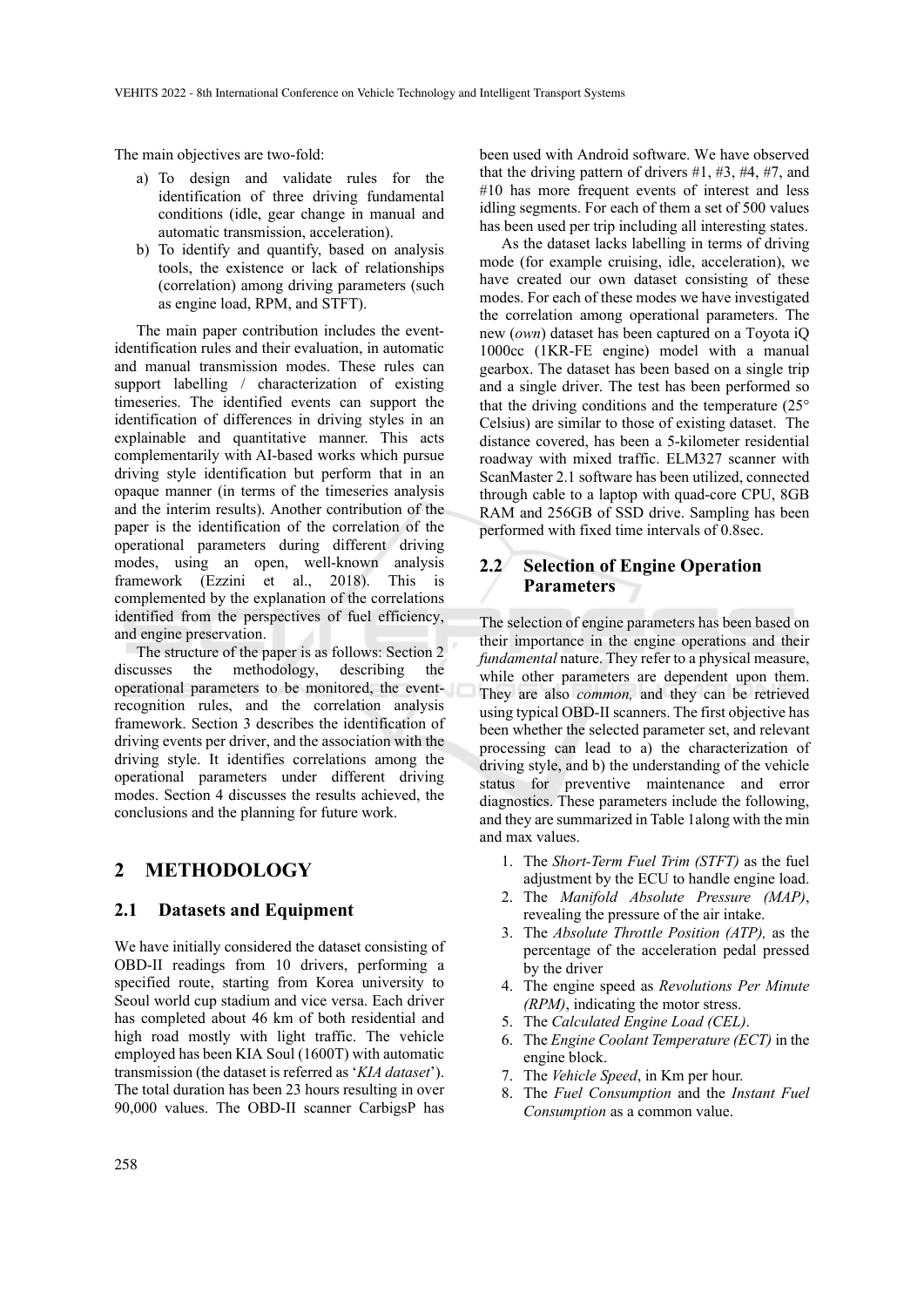- 9. The *Lambda Equivalence Ratio (LER)*, as the air-fuel ratio.
- 10. The *Catalyst Temperature (CT),* the catalytic converter temperature in degrees Celcius.

| Parameter                                   | Min                                      | Max   | Unit            |  |  |  |  |
|---------------------------------------------|------------------------------------------|-------|-----------------|--|--|--|--|
| <b>Automatic transmission (KIA Dataset)</b> |                                          |       |                 |  |  |  |  |
| <b>STFT</b>                                 | -9                                       | 10.2  | $\frac{0}{0}$   |  |  |  |  |
| <b>MAP</b>                                  | 0                                        | 145   | kPA             |  |  |  |  |
| ATP                                         | 18                                       | 84.3  | $\frac{0}{0}$   |  |  |  |  |
| <b>RPM</b>                                  | 648                                      | 5,529 | rpm             |  |  |  |  |
| CEL                                         | 18                                       | 97    | $\frac{0}{0}$   |  |  |  |  |
| <b>ECT</b>                                  | 86                                       | 99    | $\rm ^{\circ}C$ |  |  |  |  |
| Vehicle speed                               | 0                                        | 111   | Km/h            |  |  |  |  |
|                                             | <b>Manual transmission (Own Dataset)</b> |       |                 |  |  |  |  |
| <b>STFT</b>                                 | $-10$                                    | 6.5   | $\frac{0}{0}$   |  |  |  |  |
| <b>MAP</b>                                  | 17                                       | 95    | kPA             |  |  |  |  |
| ATP                                         | 14.9                                     | 40    | $\frac{0}{0}$   |  |  |  |  |
| <b>RPM</b>                                  | 738                                      | 3,869 | rpm             |  |  |  |  |
| CEL                                         | 20                                       | 96    | $\frac{0}{0}$   |  |  |  |  |
| <b>ECT</b>                                  | 80                                       | 90    | $\circ$ C       |  |  |  |  |
| Vehicle speed                               | 0                                        | 72    | Km/h            |  |  |  |  |
| LER                                         | 0.83                                     | 1.24  |                 |  |  |  |  |
| CT                                          | 502                                      | 650   | $\rm ^{\circ}C$ |  |  |  |  |

Table 1: Selected operational parameters for automaticmanual gearbox, including minimum and maximum values.

The measurements series include the selected parameters, the timestamp, and the driver. The Lambda Equivalence Ratio (LER) variance has been (statistically) insignificant, as new engines keep the air-fuel ratio close to stoichiometric value (LER≈1), so LER has not been considered further.

### **2.3 Event Identification Rules**

Each driving set consists of discrete, sequential events, related to the driver intentions, the engine and road conditions. While they do not form an exclusive list, typical events include a) the gear change, b) the acceleration and c) the engine idling. The identification of such events (framed with the 'default' *cruising* conditions) can quantitatively characterize a driving session.

For the event identification, the timeseries are sequentially split into small (time) segments with hop length of 1 for gear change and of 2 for idle and acceleration. The behaviour of specific parameters is checked per case, typically comparing the difference of the values between the beginning and the end of each segment. The objective has been to make the rules straightforward and involve only the necessary parameters.

The overall workflow for a) event identification and b) the calculation of the operational parameter correlation is presented in Figure 1.



Figure 1: Workflow for event identification and engine operation parameter correlation.

*Gear change* is characterized by a mild drop in RPM and Vehicle Speed and a decrease in throttle position (approaching the idle throttle position). These observations are expressed as relationships (1), (2) and (3). Timepoint START is the value at the beginning of the segment and END denotes the corresponding value at the segment end.

$$
RPM(START) - RPM(END) > 0.06*RPM(END) \qquad (1)
$$
\n
$$
VS (START) - VS (END) \geq VS drop,
$$
\n
$$
with VSGrop = 0 \qquad (2)
$$
\n
$$
Thr (END) - ThrAtIdle < 0.6* ThrIdle, \qquad (3)
$$
\n
$$
with ThrAtIdle = 18 \qquad (3)
$$

*Acceleration* is characterized by increased MAP, throttle position and Calculated Engine Load (CEL) values. For each segment, their mean values are compared with a threshold MAP, throttle position and Calculated Engine Load (CEL) 3 values. E.g. *mean(blockMAP(:))* denotes the mean of all MAP values of the segment (block). Another condition is the increasing vehicle speed (implemented through the verification that the values are 'sorted').

$$
\text{mean}(\text{blockMAP}(:,)) \geq \text{minAccelMAP}, \qquad (4)
$$
\n
$$
\text{with } \text{minAccelMAP} = 40
$$

$$
(\text{mean }(\text{blockThr}(:)) \geq \text{minAccellThr},
$$
  
with minAccellThr=20 (5)

$$
(\text{mean}(\text{blockALV}(:)) \geq \text{minAccelALV} \tag{6}
$$

issortedrows(blockVS(:))

<sup>&</sup>lt;sup>3</sup> The Load Value measured from CarBigsP app corresponds the Calculated Engine Load (CEL).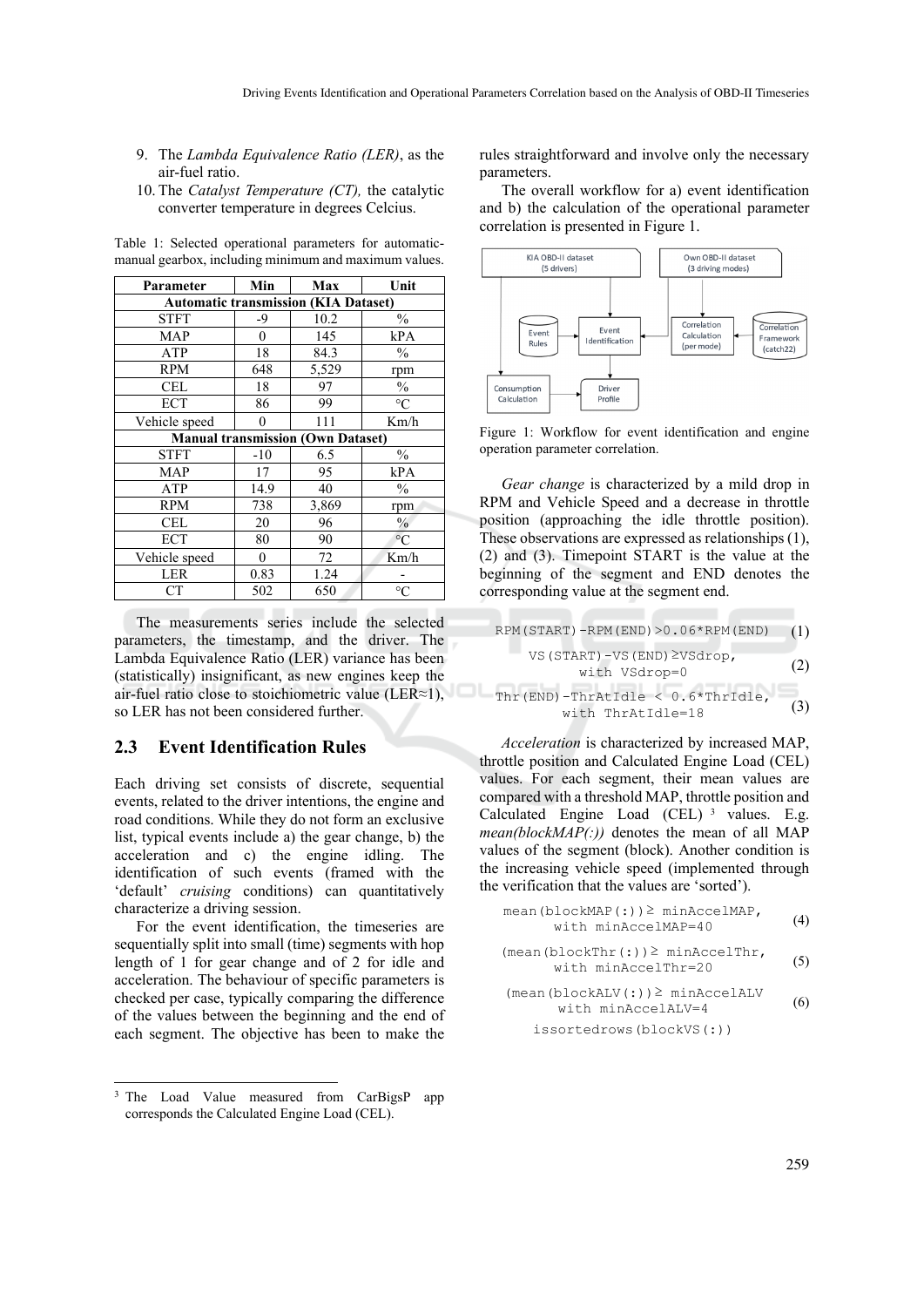Idle is characterized by lower RPM values than a threshold.

$$
\text{mean}(\text{blockRPM}(:)) \leq \text{RpmIdleMax} \tag{7}
$$

While these rules can be applied upon different vehicle models, custom weights and thresholds may apply. The implementation consists of a) timeseries segmentation and b) rule validation with the aim to identify the events. The implementation platform has been Matlab 2021.

# **2.4 Calculation of the Correlation among Operational Parameters**

Engine operation parameters are measured from different modules and pertain to different physical quantities, including temperature, engine load, acceleration, speed, and fuel consumption. Some of them are associated with each other, as they monitor the operation of a single engine, while others are independent. The correlation among them can also change, depending on the driving mode, i.e., cruising, acceleration and idle. Verification of correlation (or lack of it) can pave the way for additional verification of measurements, rules for anomaly detection as well as prediction models.

To identify the correlation among different parameters, we employ timeseries analysis methods to identify and evaluate the relationship and correlation among engine parameters under different driving conditions. Specifically, we extract and compare a set of 22 representative *features* from each of the measured parameters using the catch22 framework. Such features should have strong classification performance and minimal redundancy. They have been selected from a superset of 4791 features from the highly comparable timeseries analysis toolbox using statistical prefiltering, performance filtering and redundancy minimization (Lubba et al., 2019). The features include histograms, period between successive extreme events, minimum of autocorrelation function, centroid of Fourier power spectrum, time-reversibility.

After the extraction of the features, the Euclidean distance per feature pairs has been calculated and normalized in [0, 1]. If the distance is closer to zero, the correlation is stronger and vice versa (distance closer to 1 denotes independence between the parameters).

### **3 RESULTS**

### **3.1 Driving Events Identification**

#### **3.1.1 Automatic Gearbox**

Regarding *gear change* identification, we have compared the events resulting from the rules with ground truth, considering the Continuously Variable Transmission (CVT) gearbox and the manual transmission. CVT consists of two variable-diameter pulleys driving each other via a belt (Jawad and Ali, 2020). The diameter ratio of the pulleys determines the current gear ratio. Hence, no gears are required achieving smooth shifting and high durability. Possible adjustments involve intake pressure and load values criteria, as well as the fact that gear change in automatic transmission does not involve withdrawal of the acceleration pedal. However, the risk of converging with deceleration status can affect classification accuracy.

Table 2 presents the event identification results as applied on the dataset with automatic gearbox (KIA). In each cell the first number is the number of the identified events, the second is the number of correctly identified (true positive) and the third the actual number of events.

Table 2: Events identified in the automatic transmission per driver (KIA dataset).

|                 | <b>Gear Changes</b> | <b>Accelerations</b> | <b>Idles</b> |
|-----------------|---------------------|----------------------|--------------|
| D1              | 127 (126,134)       | 47 (46,50)           | 7(6,7)       |
| D <sub>3</sub>  | 158 (155,163)       | 57 (55,60)           | 2(2,2)       |
| D <sub>4</sub>  | 182 (180,187)       | 21 (19,22)           | 12(11,13)    |
| D7              | 75 (72,79)          | 25 (24,27)           | 5(5,5)       |
| D <sub>10</sub> | 164 (160,170)       | 48 (46,50)           | 9(8,9)       |
| Total           | 706 (693,733)       | 198 (190,209)        | 35 (32,36)   |

Regarding *accelerations*, the position of the acceleration pedal is affecting air intake and load values with these three parameters closely related. The time intervals of acceleration and the absolute throttle value suggests the style of acceleration (mild or abrupt). The accuracy reaches 91%, while the rest (9%) is recognized as cruising condition, as the driver accelerates at a very slow rate with low RPM, for fuel efficiency. However, the recognition of these patterns is challenging even for an experienced engineer.

Regarding *idle* identification, 89 % accuracy was achieved, with errors found at low load and throttle values condition correlation. Idle state is identified when the throttle position is stable (13.3 to 14.7%). Challenges emerge at low engine temperature like cold start, where engine runs richer to achieve optimal operating temperature quickly (Zheng et al., 2020).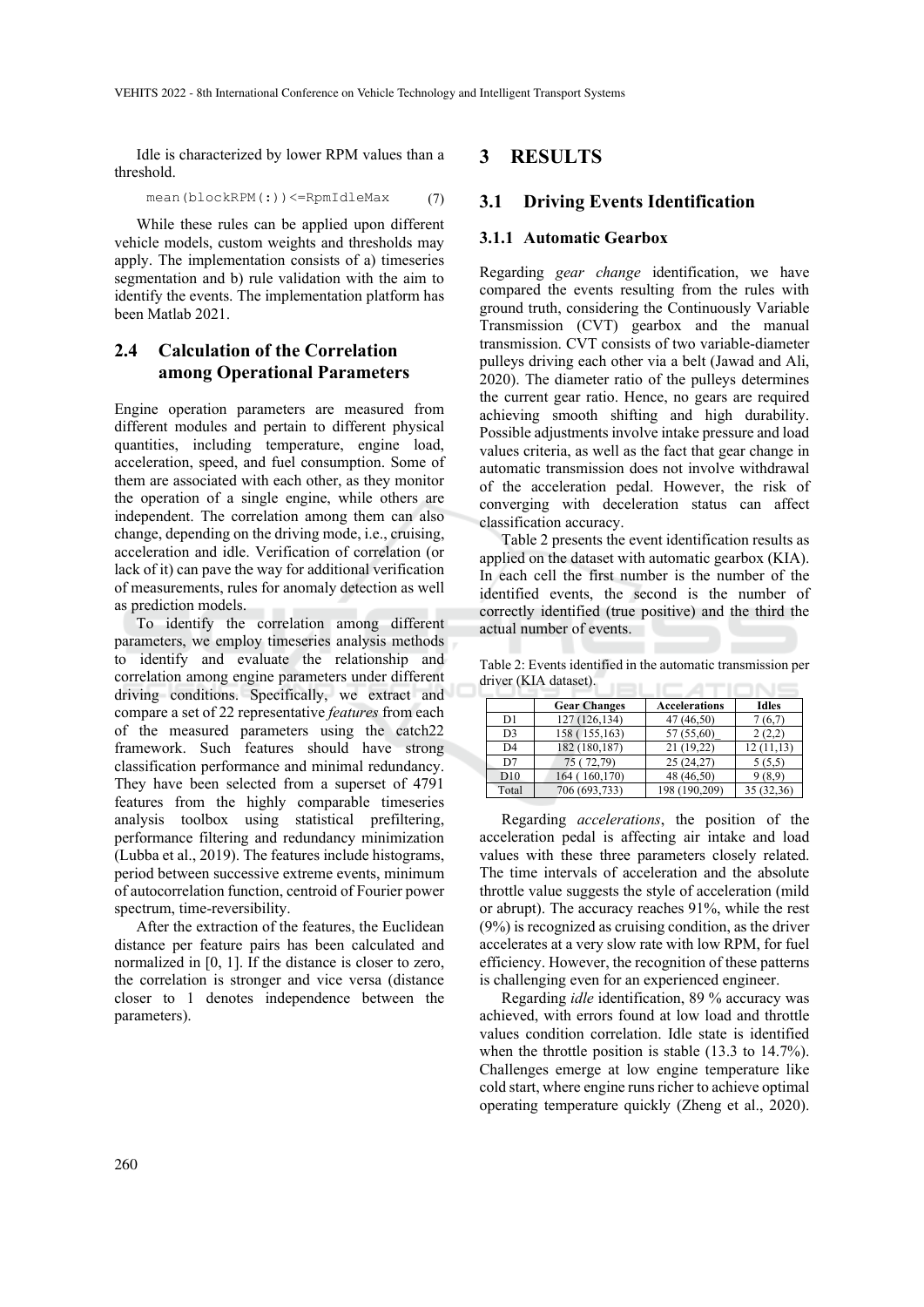Additionally, idling in traffic is initially accompanied with higher engine load, because the brake booster is filling with air to enhance braking potential.

Regarding gear changes reaches 95%. With automatic cars, if a steady vehicle speed increment is achieved, gear changes progress normally, so engine speed is sustained at optimal range and torque (Malik and Nandal, 2021). This is the main pattern, affecting fuel consumption and extending engine life, provided that those accelerations are not sharp with increased throttle values.

In terms of driving characterization, accelerations and gear changes can be associated with aggressive driving. Drivers 1, 3 and 10 have similar driving styles according to accelerations, while they differ in the frequency of gear changes. This is affecting fuel consumption and engine stress. Drivers 4 and 7 have similar acceleration patterns with different gear change sequence, which implies aggressive driving for driver 7. For the experiment, idle suggest stopping at traffic lights.

#### **3.1.2 Manual Gearbox**

For manual transmission we have considered three typical driving modes a) cruising, b) acceleration, employing our own dataset (Toyota IQ). The values are sampled with a period of 800 ms. The cruising set is characterized by relatively long periods of stable speed with none to mildly active throttle, while the acceleration style being characterized by repeating acceleration (from 0 to approximately 70km/h). The dataset consists mainly of cruising and acceleration (with idle status only in the beginning of the trip). Both aggressive and mild accelerations are taken into consideration. Τhe duration of cruising has been double that of acceleration. The gear changes have been recorded as 'ground truth' and compared with events identified by the code.

Table 3 indicates the identified interesting events per driving mode. The number of accelerations is equivalent, while the individual gear changes are approximately 50% less frequent in the acceleration driving mode. This lower frequency can be explained, as the car has been tested specifically for performance (so higher engine speed is required for more horsepower).

Table 3: Events identified in manual transmission per driving mode (own dataset).

|                        | <b>Gear Changes</b> | <b>Accelerations</b> | <b>Idles</b> |
|------------------------|---------------------|----------------------|--------------|
| Cruising               | 37 (36,40)          | 20(18,22)            | 1(1,1)       |
| $(6.54 \text{ min})$   |                     |                      |              |
| Accel                  | 19 (18,21)          | 15(14,17)            | 1(1,1)       |
| $(3.17.5 \text{ min})$ |                     |                      |              |
| Total                  | 56 (54,61)          | 35 (32,39)           |              |

The corresponding accuracies for gear changes is 88.5%, for accelerations 82% and for idles 100%. In principle, the impact upon the operational parameters due to a gear change is less intense in the manual transmission and this proves that a fine-tuning of the weights may achieve better accuracy. Driving with a manual gearbox, requires specific timing in shifting to avoid damaging the gears and clutch. The driver should weigh in the vehicle speed, road incline (if available) and engine load to shift (change gear) within optimal torque range, for maximum performance and fuel efficiency. Even in this case, engine speed (RPM) drop is adequate and easily noticeable while in automatic transmission everything is smoothly handled by the control module with no interruption.

## **3.2 Fuel Consumption Calculation**

To calculate the fuel consumption, since the MAF sensor is not present, the MAP value equivalent is used. Hence, the following equations  $(8) - (11)$  are used for automatic and manual transmission (Meseguer et al., 2017; Lightner, 2011):

$$
IMAP = RPM * \frac{MAP}{IAT}
$$
 (8)

$$
MAF = \frac{IMAP}{120} * \frac{VE}{100} * ED * \frac{MM}{R}
$$
 (9)

$$
\text{Fuel flow (1/hr)} = \frac{MAF * 3,600}{AFR * Fd} \tag{10}
$$

$$
Full Cons. (It/100km) = \frac{Fuel Flow}{Vehicle Speed} * 100 \qquad (11)
$$

IMAP: Intake manifold Sub-parameter

- MAF: The equivalent mass air flow in  $g/s$
- IAT: Ambient temperature, for KIA dataset of 25°C, based on weather reports according to stated season
- VE: Volumetric efficiency of the engine a typical 85% for both new engines applied (Nutter, 2017)
- ED: Engine displacement 1,591 for Kia Soul and 997 for Toyota iQ (UltimateSpecs, 2021)
- MM: Average molecular mass of air (28.97 g/mole)
- R: Ideal Gas Constant  $(8.314 \text{ J} / {}^{\circ}\text{K} {}^* \text{ mole})$
- AFR: Stoichiometric Air Fuel Ratio (14.7)
- Fd: Gasoline fuel density, 770kg/m<sup>3</sup> (Acea, 2019)

At Idling, the fuel consumption is not meaningful to calculate as the vehicle speed equals to zero, and only fuel flow is computed. In our previous work, it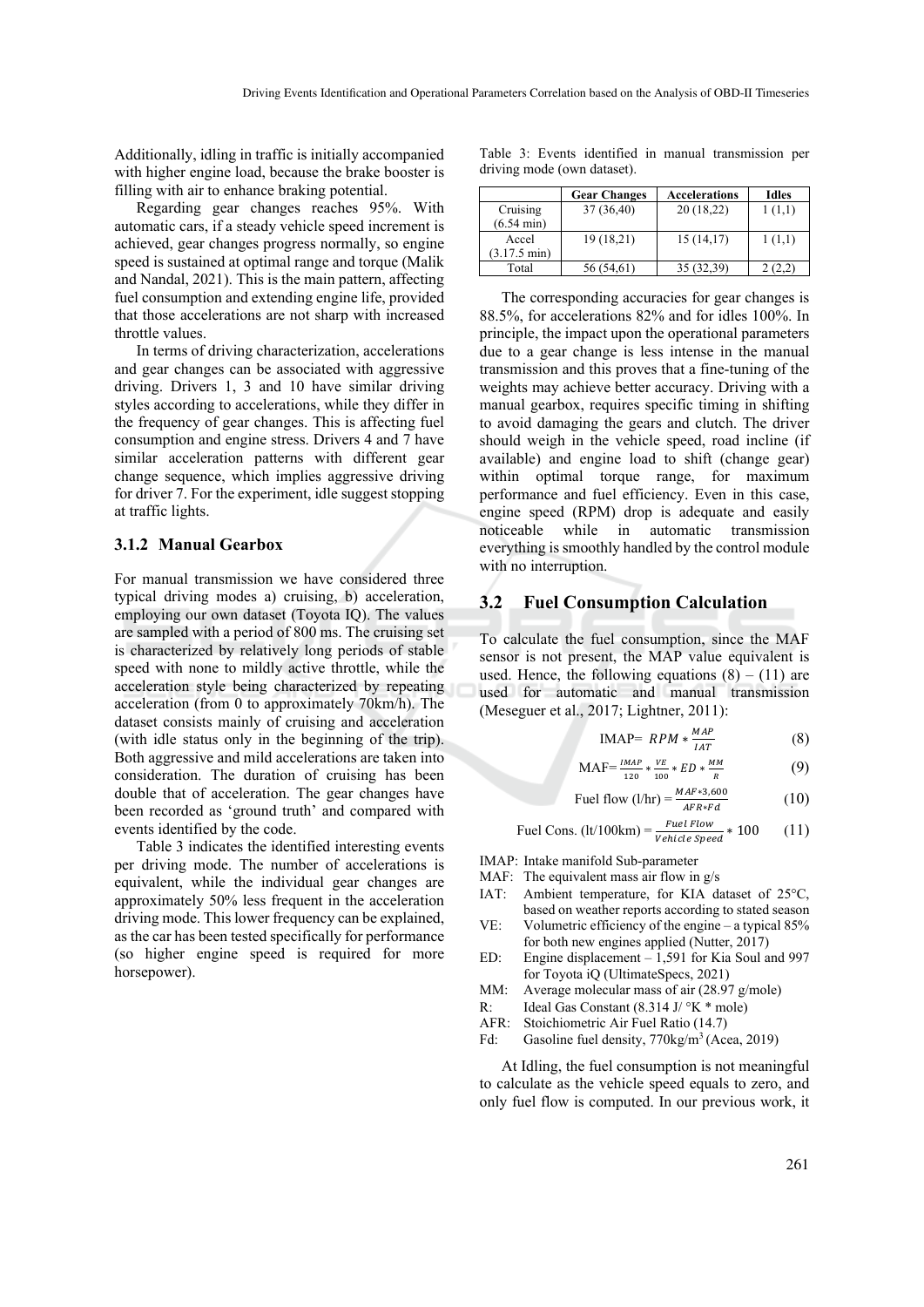has been verified that the calculated fuel consumption values are aligned (as mean) with those retrieved from OBD-II (with a percentage of 99%). In Section 4, we discuss the fuel consumption measurements in relation with the driving style.

## **3.3 Correlations among Engine Operation Parameters**

As discussed in Section 2.2., the following parameters have been considered for the estimation of the correlation: 1) Calculated Load Value (CEL), 2) Engine Coolant Temperature (ECT), 3) STFT, 4) Intake MAP, 5) Absolute throttle Position (ATP), 6) Lambda Equivalence Ratio (LER), 7) Catalyst Temperature (CT), 8) Engine RPM, and 9) Vehicle Speed. Table 4 presents the five more and the five less correlated parameters in pairs for the three situations (cruising, idle and acceleration). Each row includes the correlated pair, while the number in parenthesis is the 'correlation index' belonging to [0, 1]. The closer the index is to zero, the more significant the correlation, while 1 indicates independence of the two variables.

Table 4: Correlation calculated in the three driving modes.

|    | Cruise                                                | Idle           | Accel          |  |  |  |  |
|----|-------------------------------------------------------|----------------|----------------|--|--|--|--|
|    | Most correlated parameters (decreasing correlation)   |                |                |  |  |  |  |
| #1 | MAP, STFT (0.063)                                     | RPM. LER       | MAP, CEL       |  |  |  |  |
|    |                                                       | (0.11)         | (0.015)        |  |  |  |  |
| #2 | MAP, ATP (0.12)                                       | RPM. MAP       | MAP, ATP       |  |  |  |  |
|    |                                                       | (0.18)         | (0.034)        |  |  |  |  |
| #3 | MAP, LER (0.13)                                       | LER, MAP       | MAP, LER       |  |  |  |  |
|    |                                                       | (0.22)         | (0.047)        |  |  |  |  |
| #4 | STFT, LER (0.14)                                      | CT, ATP(0.35)  | ATP, CEL       |  |  |  |  |
|    |                                                       |                | (0.048)        |  |  |  |  |
| #5 | STFT, ATP (0.16)                                      | CT, CEL (0.47) | CEL, LER       |  |  |  |  |
|    |                                                       |                | (0.056)        |  |  |  |  |
|    | Least correlated parameters (decreasing independence) |                |                |  |  |  |  |
| #1 | STFT, CT(1)                                           | ECT, MAP(1)    | CEL, CT(1)     |  |  |  |  |
| #2 | STFT, RPM (1)                                         | ECT, ATP $(1)$ | RPM, LER(1)    |  |  |  |  |
| #3 | STFT, Speed (1)                                       | ECT, LER $(1)$ | Speed, LER(1)  |  |  |  |  |
| #4 | ECT, LER (0.99)                                       | ECT, $CT(1)$   | CT, LER (0.99) |  |  |  |  |
| #5 | ECT, MAP (0.98)                                       | ECT. RPM $(1)$ | CT, ATP (0.95) |  |  |  |  |

In cruising, the highest correlation is identified between MAP and the parameters STFT, ATP (Absolute Throttle Position) and LER (Lambda Equivalence Ratio). Similarly, STFT correlates with LER and ATP. On the other hand, the CT (Catalyst Temperature), the RPM and the Speed appear independent of the STFT, where the lack of correlation almost reaches the maximum value (i.e., 1). CT is also independent of LER and MAP.

In the idle status, the correlation is decreased due to its distinctive features. Indeed, during idling there is a constant fuel flow via a forced operation, the battery is not charging properly, engine lubrication is

deficient, and the catalytic converter has low temperature. During acceleration strongest correlations appear. MAP is correlated with CEL, the ATP and the LER. Similarly, the CEL is correlated with the ATP and the LER.

# **4 DISCUSSION**

In this section, we combine the observations of Sections 2 and 3 to discuss the impact of the driving style on fuel consumption and vehicle lifecycle. Table 5 includes the mean values (from KIA dataset) of MAP, RPM, speed, load (CEL), ATP and fuel consumption.

Table 5: Engine operation parameters (mean values) and fuel consumption.

|       | Engine operation parameters and fuel consumption |            |              |            |            |      |  |  |
|-------|--------------------------------------------------|------------|--------------|------------|------------|------|--|--|
|       | (mean values)                                    |            |              |            |            |      |  |  |
| Num.  | <b>MAP</b>                                       | <b>RPM</b> | <b>Speed</b> | <b>CEL</b> | <b>ATP</b> | Fuel |  |  |
|       | 62.1                                             | 1,701.4    | 37.8         | 48.3       | 24.2       | 12.4 |  |  |
| 3     | 38,2                                             | 1,877.4    | 52.6         | 50.7       | 28.3       |      |  |  |
| 4     | 13.2                                             | 1.311.5    | 21.7         | 38.9       | 22.7       | 5.16 |  |  |
|       | 53.9                                             | 1.642      | 40.5         | 42.5       | 20         | 9.68 |  |  |
| 10    | 56.1                                             | 1,743.4    | 43,3         | 40.8       | 23.7       | 10.3 |  |  |
| Cruis | 36                                               | 2,064.3    | 38.3         | 38         | 19         | 5.2  |  |  |
| Acc.  | 47.6                                             | 2,097.2    | 39.5         | 50.1       | 22         | 7.4  |  |  |

Driver 1 has the most 'aggressive' driving behaviour according to Tables 4 and 5. Although MAP value is not the highest, the engine speed reaches a maximum of 5.5k RPM which is high and typically contributes to higher fuel consumption (as indicated in Table 5). The mean value of engine load is constrained due to idles states (7 idles have been identified, e.g., due to traffic). Driver 4 is softer on acceleration, achieving a larger number of gear changes so engine is kept at optimal range. We notice that minimum MAP value is zero, like driver 3 and that is an indication that cruising was exploited to highest level, so fuel efficiency is maximum. MAP and ATP are strongly collated to fuel trims (STFT), as indicated in Table 5. So, if they are kept low while cruising, fuel consumption is limited. The analysis of these data results in Table 6. Load values are the same for each driver as they are associated with specific route limitations. Drivers 3 and 4 achieve zero MAP values as both exploit cruising status.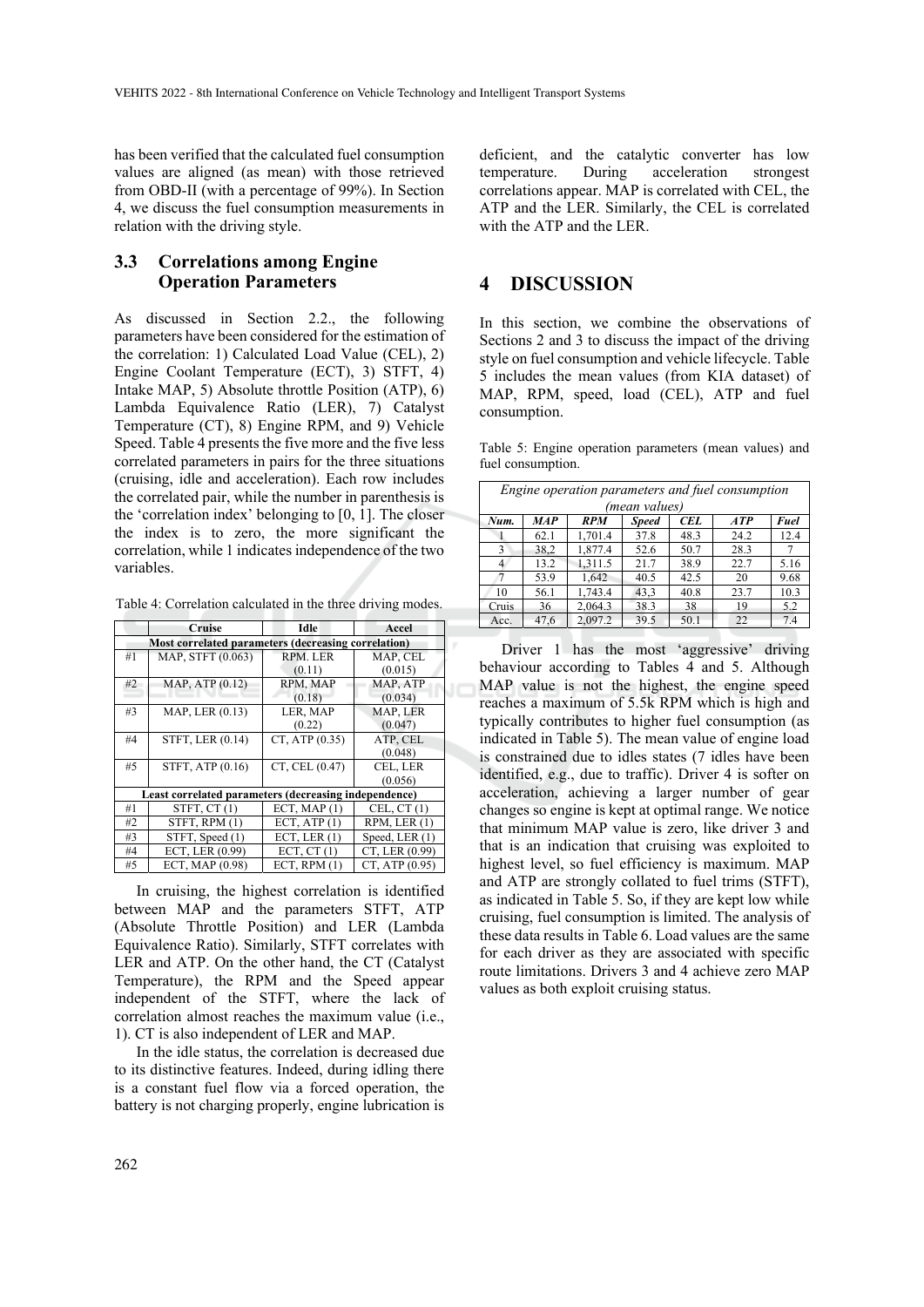|     | Differentiation of Data – Kia Soul |     |            |      |     |     |            |     |
|-----|------------------------------------|-----|------------|------|-----|-----|------------|-----|
| Num | <b>MAP</b>                         |     | <b>RPM</b> |      | CEL |     | <b>ATP</b> |     |
|     | Min                                | Max | Min        | Max  | Min | Max | Min        | Max |
|     | 21                                 | 99  | 648        | 5529 | 18  | 91  | 18         | 78  |
|     |                                    | 145 | 665        | 3692 | 18  | 91  | 18         | 82  |
|     |                                    | 106 | 657        | 3718 | 18  | 91  | 18         | 78  |
|     | 22                                 | 99  | 660        | 2829 | 18  | 91  | 18         | 42  |
| 10  | 20                                 | 100 | 663        | 3483 | 18  | 91  | 18         | 82  |

Table 6: MAP, RPM, CEL and ATP minimum and maximum values for driving style characterization.

Considering the values of Table 6, the driving style of each driver is characterized in Table 7. Even though driver 3 has the highest MAP, load and throttle values, fuel economy efficiency is second best, as cruising status is vastly utilized. In this case, the stressing upon the vehicle engine is limited, contributing to the extension of the engine lifecycle.

Table 7: Driver aggression categorization.

| Most aggressive driver from left to right |  |  |  |  |  |
|-------------------------------------------|--|--|--|--|--|
|                                           |  |  |  |  |  |

Similar pattern is followed in our own experiment where the acceleration mode is characterized by greater MAP, load, and ATP values. This results in almost 50% higher fuel consumption than cruising, up. This is aligned with analysis performed in our previous work (Rimpas et al., 2020), where constant acceleration has been associated with engine stressing and decreased fuel efficiency.

HNG SCIENCE *A*ND TE(

# **5 CONCLUSIONS – FUTURE WORK**

The consideration of the OBD-II periodic readings as timeseries measurements has allowed us to apply relevant methodologies a) for driving event identification and b) for parameter correlations. We consider that such as consideration can open new perspectives (in terms of methodologies and tools) in engine operation monitoring and added value services. The event identification rules have proved to be robust, providing reliable results for different drivers, driving modes and automatic / manual transmission. The characterization of the driving style has been verified through parallel calculation of fuel consumption. Similarly, correlation of engine operation parameters correlation per driving mode has been coherent.

As future work we consider further elaboration OBD-II readings. These can include the identification of non-typical values, in the context of preventive maintenance. Sensor operation can allow for prompt

vehicle and engine inspection and prevent future malfunctions. The availability of readings, available in the cloud or locally and offered in a trustworthy manner can allow access to a complete and coherent history of the vehicle (Voulkidis, 2022), interesting to potential buyer and state agencies, revealing poor maintenance or unhandled malfunctioning. From another perspective, this work can be combined used with more complex (and opaque) AI/deep learning approaches for the creation of labelled timeseries and to enhance the '*explainability'* of the results.

# **ACKNOWLEDGEMENTS**

The authors acknowledge financial support for the dissemination of this work from the Special Account for Research of ASPETE through the funding program 'Strengthening ASPETE's research.

# **REFERENCES**

- Gilman, E., Keskinarkaus, A., Tamminen, S., Pirttikangas, S., Röning, J., & Riekki, J. (2015). Personalised assistance for fuel-efficient driving. Transportation Research Part C: Emerging Technologies, 58, 681–705. https://doi.org/10.1016/j.trc.2015.02.007
- Szalay, Z., Kanya, Z., Lengyel, L., Ekler, P., Ujj, T., Balogh, T., & Charaf, H. (2015). ICT in road vehicles — Reliable vehicle sensor information from OBD versus CAN. 2015 International Conference on Models and Technologies for Intelligent Transportation Systems (MT-ITS). pp.469–476. https://doi.org/ 10.1109/mtits.2015.7223296
- Rimpas, D., Papadakis, A., & Samarakou, M. (2020). OBD-II sensor diagnostics for monitoring vehicle operation and consumption. Energy Reports, 6, 55–63. https://doi.org/10.1016/j.egyr.2019.10.018
- Peppes, N., Alexakis, T., Adamopoulou, E., & Demestichas, K. (2021). Driving Behaviour Analysis Using Machine and Deep Learning Methods for Continuous Streams of Vehicular Data. Sensors, 21(14), 4704. https://doi.org/10.3390/s21144704
- Kulakov, A., Muhametdinov, E., Tsybunov, E., & Badriev, A. (2021). Development of on-board Diagnostic Systems for Vehicles to Improve their Reliability. MATEC Web of Conferences, 334, https://doi.org/10.1051/matecconf/202133401037
- Gajek, A. (2016). Diagnostics monitor of the braking efficiency in the on board diagnostics system for the motor vehicles. IOP Conference Series: Materials Science and Engineering, 148, 012038.
- https://doi.org/10.1088/1757-899x/148/1/012038
- Prytz, R., Nowaczyk, S., Rögnvaldsson, T., & Byttner, S. (2015). Predicting the need for vehicle compressor repairs using maintenance records and logged vehicle